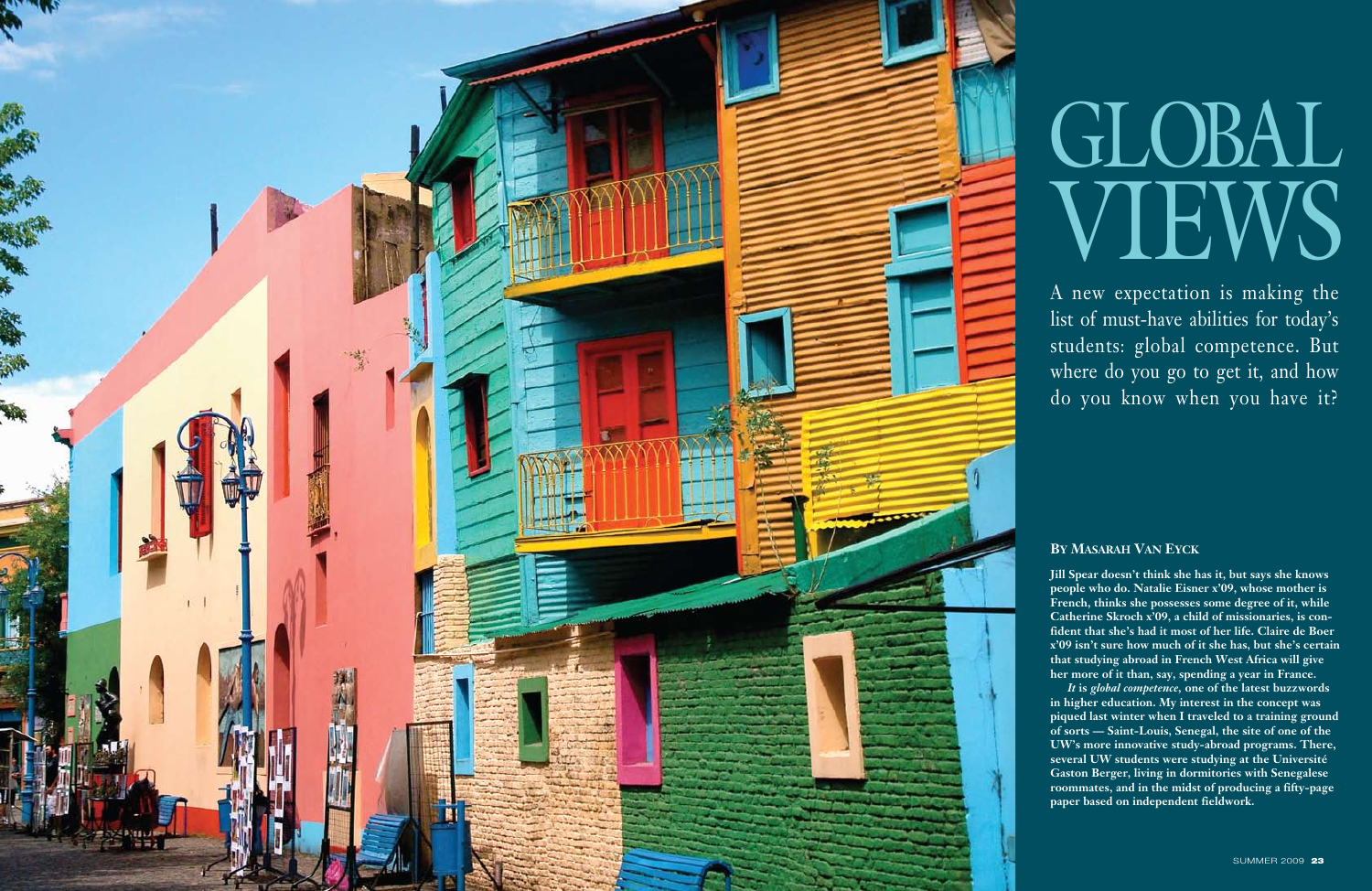For four months they had been immersed in the French and Wolof lan guages, and in a largely Muslim culture. (It had been equally long since they had taken a hot shower or washed their clothes in a machine.)

After a week of talking with students halfway through this challenging edu cational experience, I learned that most were pretty sure that they were acquiring global competence — that essential set of skills, attitudes, and knowledge they will need to succeed in today's world. But when I queried one of the directors of the program, Jim Delehanty, about the notion, the story got more complicated.

Delehanty has been to Senegal "twelve or so" times, he estimates. He spent years in the Peace Corps and later conducted research for his doctorate in Niger. He's lived in Kenya and Kyr gyzstan. He speaks French and Hausa well, and knows enough Wolof "to make people smile," he says.

Auyone watching the news — and<br>the economy — knows that the<br>world is getting smaller, if not<br>exactly as author Thomas Friedman puts the economy — knows that the exactly, as author Thomas Friedman puts it, "flatter." Trade, migration, pandem ics, global warming, and a radical shift in wealth from the West to the East — all of these factors and more indicate that we're living in a world of global challenges that will require global solutions. Our gradu ates need a mindset to match the world



Yet he doesn't consider himself particularly globally competent.

"It's a nice concept," he says during a conversation in his office at UW-Madi son, where he serves as associate director of one of the nation's premier African studies centers. "[But] I'm just not sure it exists in practice."

around them. But how exactly do we teach and assess these skills?

Like many universities, UW-Madison committed itself to "internationalizing" its curriculum a couple of decades ago. No longer the exclusive domain of liberal arts departments, international education is increasingly important in professional schools such as engineering, health sci ences, and business. Students in the UW's College of Engineering, for example, can now earn an international certificate by taking sixteen credits of courses that focus on the language, history, or geography of another culture. And programs including Engineers without Borders and the Vil lage Health Project provide students with a chance to participate in community

development and public health projects around the world.

Impressively, more than a third of UW-Madison's business undergraduates earn some credits abroad, as do more



On preceding page: Anna Green '09 placed first in the Urban Landscapes category of the UW's annual Study Abroad Photo Contest coordinated by International Academic Programs. She shot the photo in 2008 while studying in Buenos Aires, Argentina.

Above: With her photo, "Pottery Market," shot in Cuenca, Ecuador, in 2006, Kathryn Broker-Bullick '06 garnered second place in the People and Culture category of the UW's annual Study Abroad Photo Contest.

At right: "Fira at Dusk" captured second place in the Urban Landscapes category for John Vanek '08, who shot the photo in 2007 in Santorini, Greece.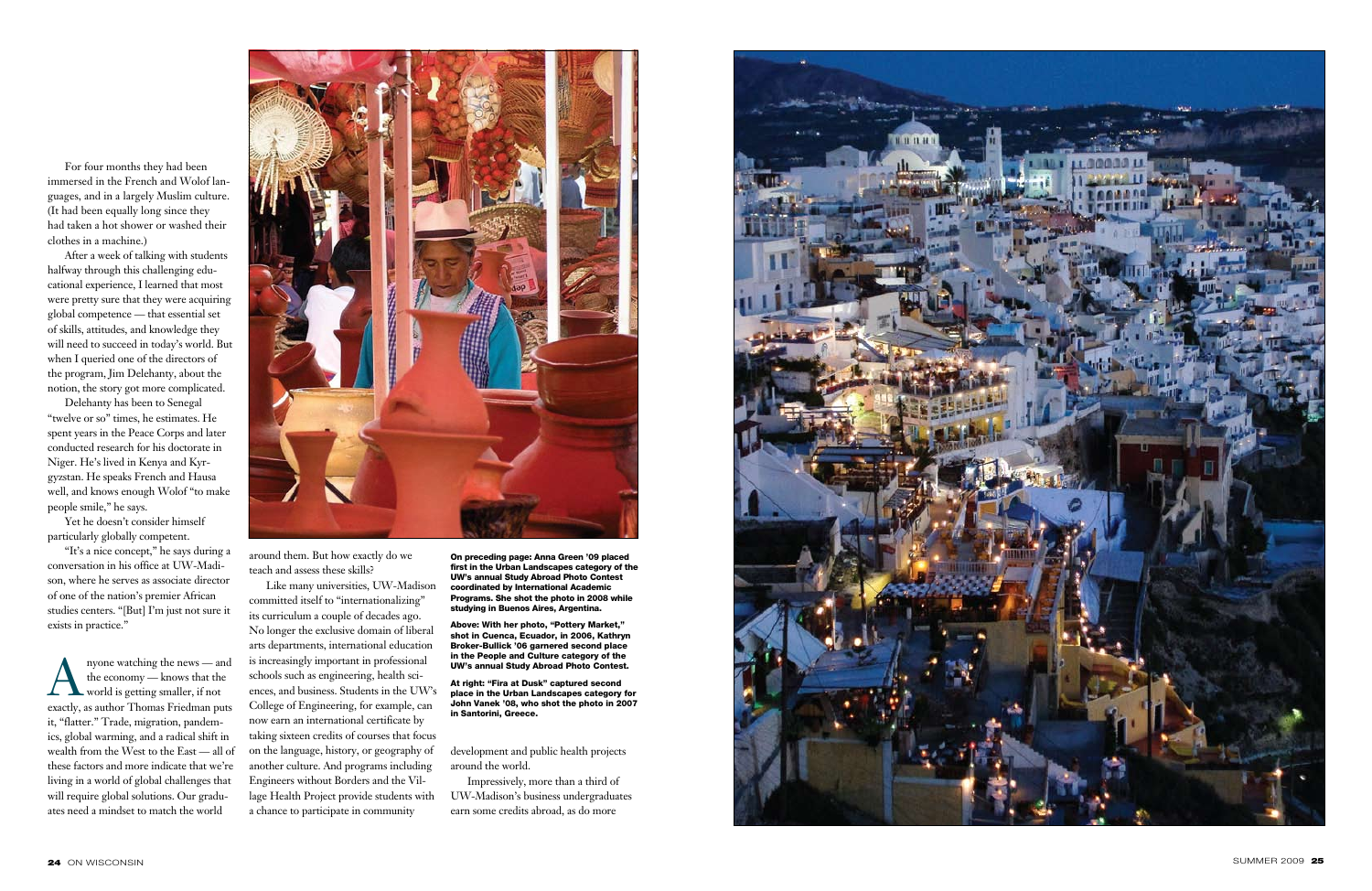



than half of its MBA students. And these students are pursuing the experiences for good reason: the top-ranked Thunder bird School of Global Management, with its patented Global Mindset Inventory used to measure one's capacity to con duct business on a world stage, says that "individuals with a high stock of Global Mindset … know how to manage global supply-chain relationships … and under stand global competitors and customers."

team of UW-Madison faculty,<br>staff, and students recently set c<br>to write that definition. Called staff, and students recently set out to write that definition. Called the Global Competence Task Force, the group released its findings last fall, delineating not only what the term means, but also how UW students might best acquire it.

But as international outlooks and skills become integral to core curricula, universities increasingly face the chal lenge of evaluating their students' prog ress. And this means starting by defining the result: *global competence* .

Randy Dunham, a management pro fessor who directs the business school's Center for Business Education and Research, chaired the initiative. On his desk sits a photo frame that rotates digital images of his own travels through the years: animals spotted on safari, a temple

in Asia, and a ruin in the Middle East. (Interestingly, several iPods sit stacked on the table between us as we talk. I later learned that these were prizes for an annual, weeklong competition that drew MBA students from as far away as Hong Kong, Bangkok, and Copenhagen.) Despite his own global leanings, however, Dunham says the task force took a soft-sell approach in its campus -

wide proposal.

"We are not recommending require ments or standards," he explains. "We knew that if we said [global competence] is this many languages or this many areastudies courses, it would have been too contentious to be adopted."

In addition, says Gilles Bousquet, dean of UW-Madison's Division of Inter national Studies, the group knew that there is no one-size-fits-all definition. "Global competence isn't going to look the same in engineering, the health sciences, or the humanities — and it's also going to mean something different to an educator, an executive, or the head of an NGO [nongovernmental organization],"

he says.

Instead, the task force listed the com ponents or "competencies" that make up a global mindset, hoping that each cam pus unit would adopt the definition. Pre -

dictably, perhaps, they include the ability to work and communicate effectively in a variety of cultures and languages, and the capacity to grasp the interdependence of nations in a global economy. Somewhat surprisingly, though, many of the core competencies indicate a kind of stance or attitude — the proclivity to engage in solving critical global issues, for example, and a willingness to see the world from a perspective other than one's own.

What the team doesn't define, how ever, is what level of competency is sufficient.

"Developing global competency is a lifelong process," says Marianne Bird Bear, assistant dean of the Division of International Studies, who sat on the task force. "The university's role is to make students aware that all disciplines political science, agriculture, health care — have global, cross-cultural aspects to them. Our job is to provide the training and experiences to develop the global skill set necessary … to address a given prob lem or understand a certain condition."

Accordingly, the team recommends that campus units require each incom ing undergraduate to adopt a "global portfolio" to record the relevant courses and experiences he or she acquires while pursuing a degree. A second part of the portfolio outlines how these activities spe cifically translate into global abilities that would be attractive to future employers or graduate schools. In developing this portfolio, the team posits, students will

### Far left: Adam Sitte '08, who studied in Cairo, Egypt, in 2007, earned second place in the People and Culture category of the UW's annual Study Abroad Photo Contest for his photo, "Ibn Tulun Mosque."

## At left: Tyler Knowles '05 submitted this photo following his study abroad in England. He shot the image of a musician on the island of San Marco in Venice.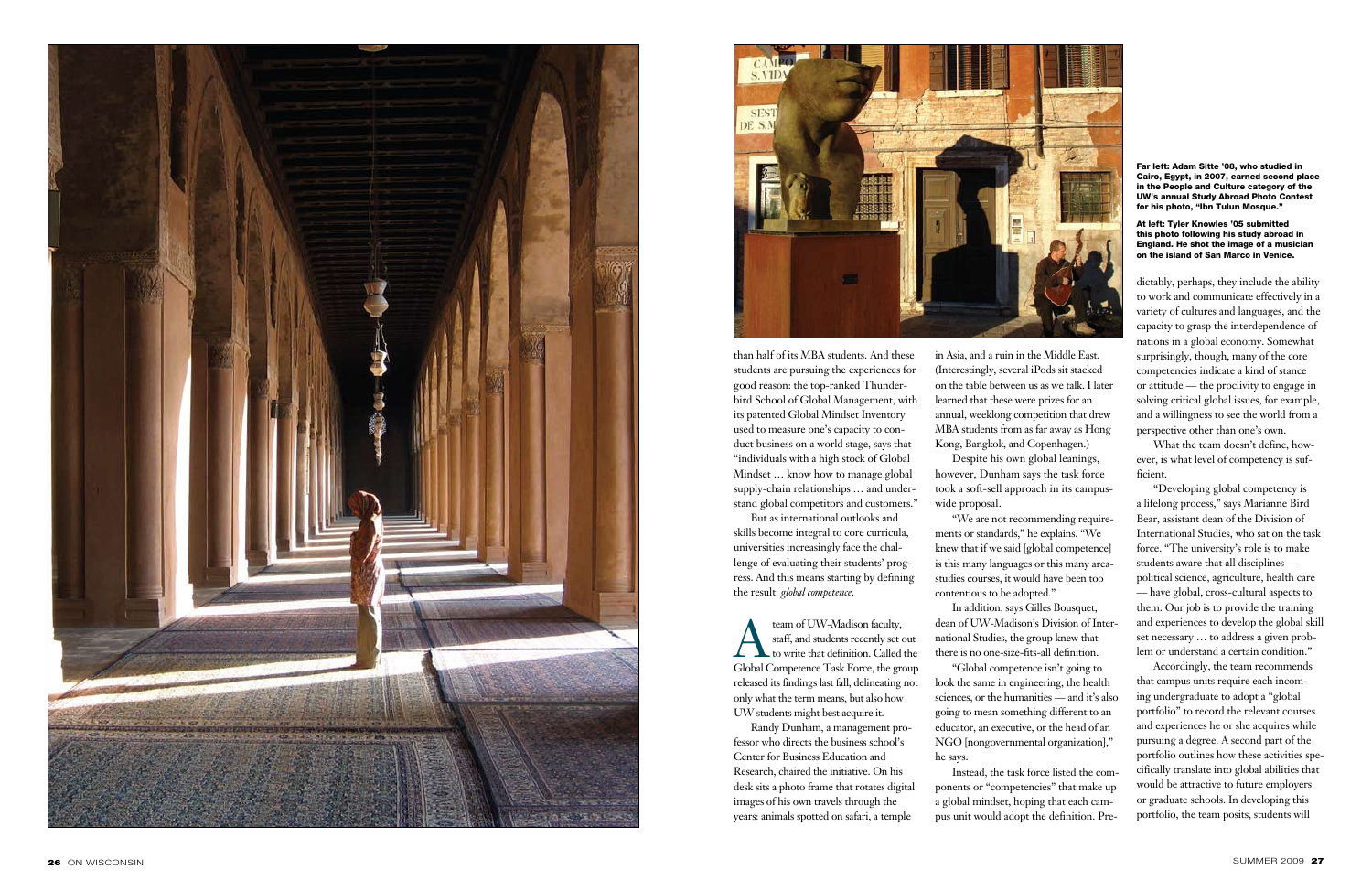To Dunham, developing confidence is essential. "International exposure challenges the way people see, the way they think, the things they see," he says. "It makes them much more competitive professionally."

Such exposure also prepares students for jobs that are "outside of their comfort zones," he adds. "If you've done a study abroad in India, is it going to be intimidating for you to live in New York City? I don't think so."

Even those who choose to live and work in Wisconsin will be ill prepared without a global mindset, says Mary Regel '78, director of the Bureau of International Development in Wisconsin's Department of Commerce, who served on the UW's global task force.

"Companies are looking for employees who have a broad view of the world," to be cognizant and respectful of other cultures. Wisconsin is becoming more diversified, and it's a rare company these days that doesn't have some interaction

W hile instilling any kind<br>of cross-campus man-<br>date may be slow going of cross-campus mandate may be slow going, convincing students of the value of international education seems to be a no-brainer. These days, many are well on their way to global-mindedness long before entering college.

> she says. "They want their workforce with other cultures."

Dunham puts it bluntly: "If you only think domestically, you're more limited in your own choices and, ultimately, you limit the vision of the firm or company you work for."



plan their educational paths with an eye toward gaining global competencies.

With a goal of clearly defining expectations, Dunham says, "We asked ourselves, 'What is it going to take to motivate students to see global education as essential?' We want to create the impression as students come in that it's normal, that global education is expected."

Before coming to Senegal, political science and agronomy student Brenda Lazarus x'09 had traveled extensively and studied abroad in high school. She values her friendships with international students on campus for the exposure they give her to perspectives from, say, Mexico or the Philippines. A Minnesota native,

Lazarus says that international exposure helps her develop a good knowledge of diverse issues and cultures so that "if [I] go abroad for [my] work or deal with someone from a different culture, everything will go well."

What's more, she says, learning about other cultures has given her the self-possession she'll need for the work she hopes to pursue in an overseas governmental agency or NGO after graduation.

Anyone who has moved to another country can recount that moment when the romance of living in a new culture was tempered by everyday concerns — a visit to the doctor, for example, or the need to decipher a cell-phone plan. These are the moments when we see other parts of the world as equally complex and mundane as our own, and not just as the colorful backdrop for our adventures.

What is more, the challenge of independently producing, say, a fifty-page thesis or meeting the academic standards of a world-renowned university in another language means that students must take seriously the "study" in "study abroad."



"I'm more independent now," Lazarus tells Delehanty and me at the Senegal university's *buvette,* an outdoor snack bar, over instant coffee in cups stamped "Made in China." "I'm more confident that, whatever situation I'm in, I can deal with it."

(Of course, the UW's International Academic Programs office concerns itself, first and foremost, with students' safety, briefing them before departure, establishing onsite points of contact, and maintaining a 24/7 hotline.)

Far left: A girl signs "I love you" in this photo, shot in Ngileni, South Africa, in 2007. Libbie Allen '08, who studied in Cape Town, South Africa, earned first place in the People and Culture category of the UW's annual Study Abroad Photo Contest.

Above: Laura Burns '09, who studied in Seville, Spain, in 2008, earned third place in the Natural Landscapes category for this photo, which she shot in Hallstatt, Austria.